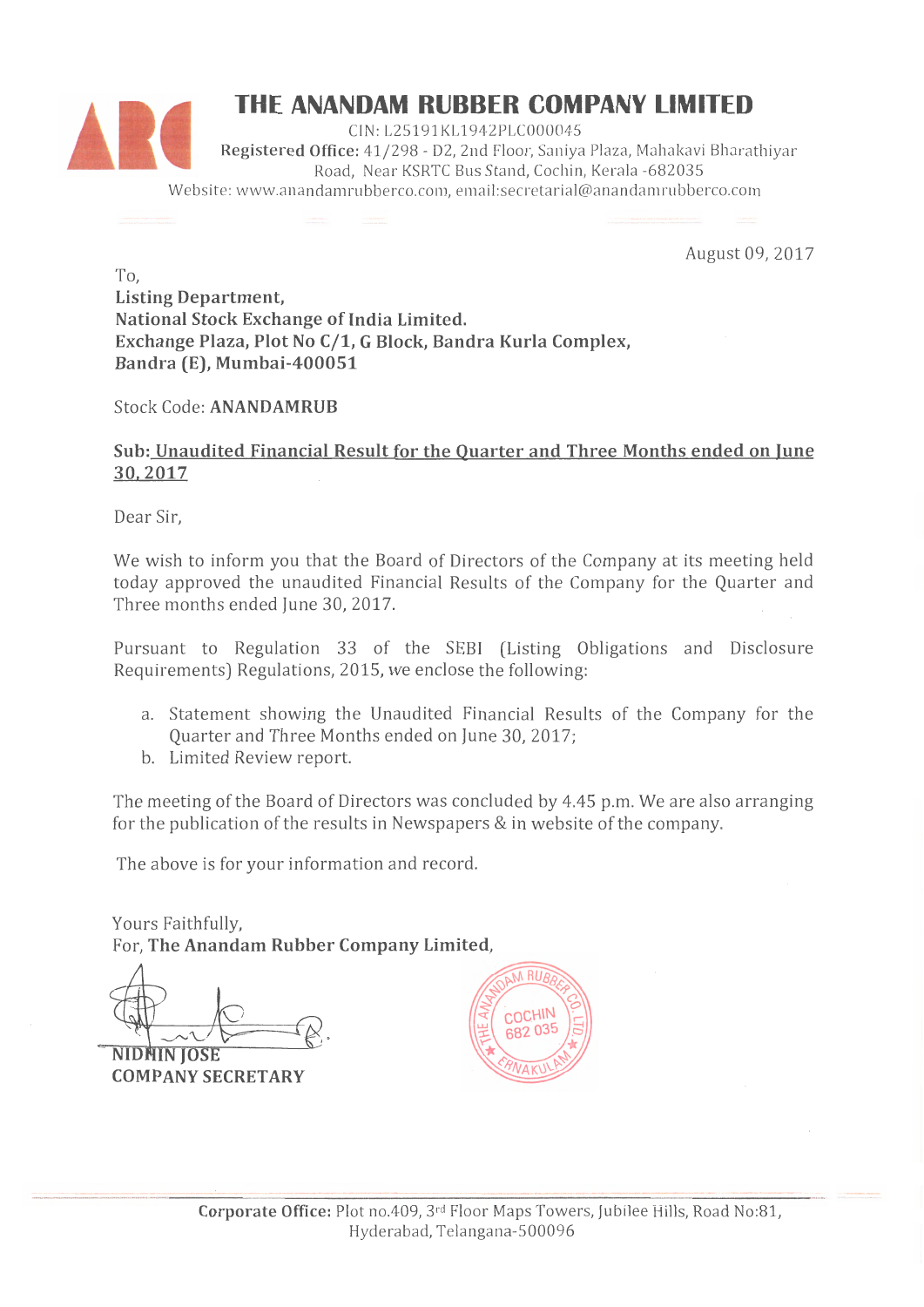## THE ANANDAM RUBBER COMPANY LIMITED. CIN: L25191KL1942PLC000045

Registered Office: 41/298 D2, 2nd Floor, Saniya Plaza, Mahakavi Bharathiyar Road, Near KSRTC Bus Stand, Ernakulam - 682 035 Corporate Office : Plot No: 409, 3rd Floor, Maps Towers, Jubilee Hills, Road No: 81, Hyderabad - 500096

#### (Rupees In Hundreds) Statement of Unaudited Results for the Quarter Ended 30th June 2017 **Three Months Ended Year Ended**  $S1$ 30.06.2017 Un-30.06.2016 Un-31.03.2017 31.03.2017 Particulars **No** Audited Audited Audited Audited Income from operations  $\mathbf{1}$ a) Income from operations  $(61, 633.31)$  $(61, 445.81)$ 187.50  $2<sup>1</sup>$ Other income 194.74  $3|$  $(61,251.07)$ TOTAL INCOME(1+2)  $(61, 633, 31)$ 187.50  $\sim$ 4 Expenses a)Cost of Materials consumed b)Purchase of stock-in-trade c)Changes in inventories of finished goods, work-in-progress and stock-in-trade 6,500.00 3,750.00 d) Employees benefits expense 1.650.00 1,650.00 e) Finance cost 859.53 972.90 4.119.40 f) Depreciation and Amortization expense 59.92 28.26 17.47 136.47 f) Other expenses (Any item exceeding 10% of the total expenses relating to continuing operations to be shown separately) 2.841.68 2.797.37 2.835.39 6.948.33 6,609.15 5.486.55 **Total Expense** 5.366.82 17.704.20 Profit/(Loss) from operations before exceptional fteras 5  $(5.299.05)$  $(78, 955, 27)$ extraordinary items and tax(3-4)  $(6.609.15)$  $(67.000.13)$ **M RURA**

For .THE ANANDAM RUBBER CO. LTD.

A Man

Managing Director

COCHIN<br>682 035

**ANAKU** 

## UNAUDITED FINANCIAL RESULTS FOR THE QUARTER ENDED JUNE 30, 2017

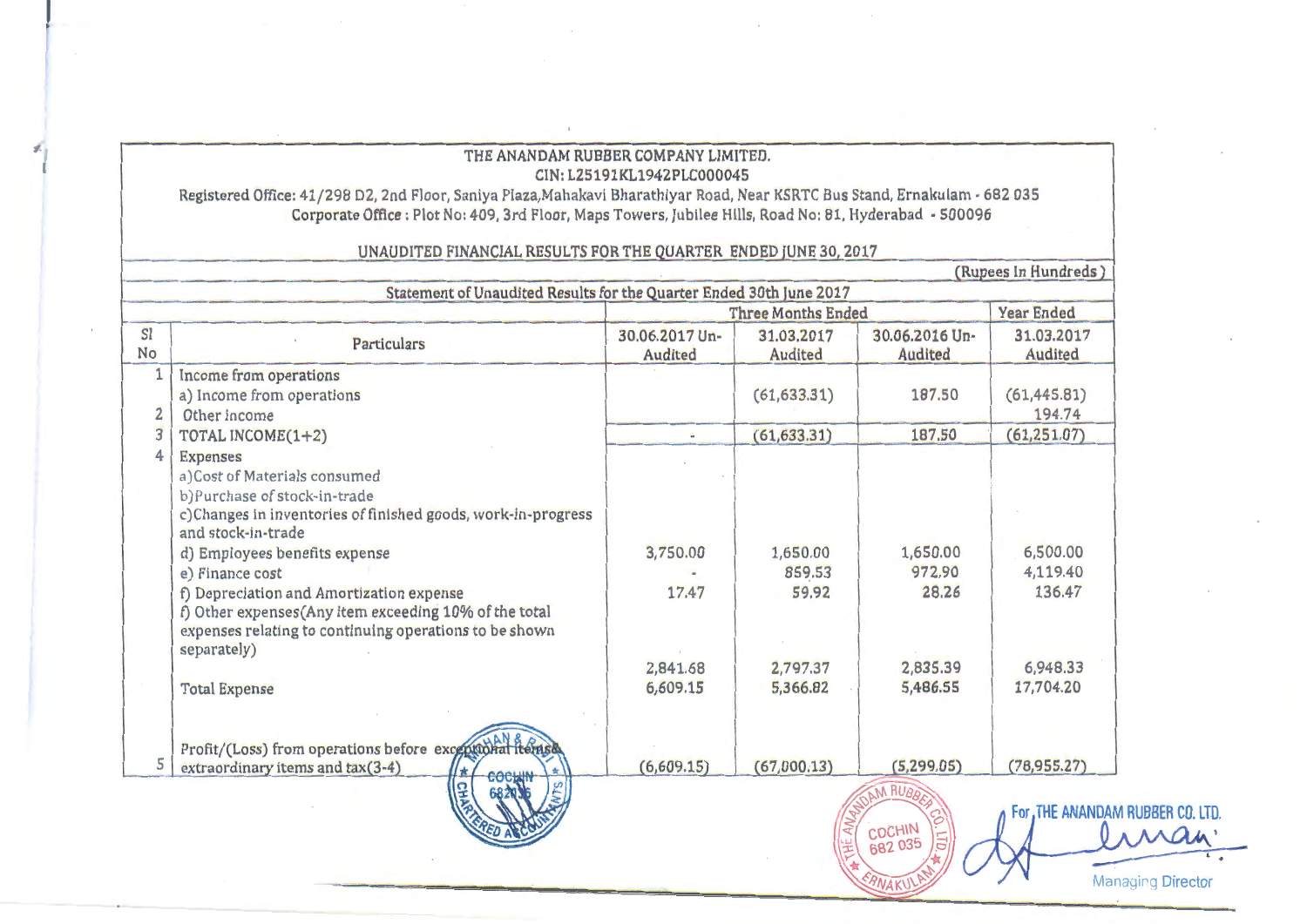| 6  | <b>Exceptional items</b>                                          |            |             |             |              |
|----|-------------------------------------------------------------------|------------|-------------|-------------|--------------|
|    | Profit / (Loss) before extraordinary items and tax (5-6)          | (6,609.15) | (67,000.13) | (5, 299.05) | (78, 955.27) |
| 8  | <b>Extraordinary items</b>                                        |            |             |             |              |
| 9  | Profit/(Loss) before Tax(7-8)                                     | (6,609.15) | (67,000.13) | (5, 299.05) | (78, 955.27) |
| 10 | Tax expense                                                       |            |             |             |              |
|    | a) Current tax                                                    |            |             |             |              |
|    | b) Deferred tax                                                   |            |             |             |              |
| 11 | Profit/(Loss) for the period from continuing operations(9-        |            |             |             |              |
|    | 10)                                                               | (6,609.15) | (67,000.13) | (5,299.05)  | (78, 955.27) |
| 12 | Profit/(Loss) from discontinuing operations                       |            |             |             |              |
| 13 | Tax Expense of discontinuing operation                            |            |             |             |              |
| 14 | Profit/(Loss) from discontinuing operations(after tax)(12-<br>13) |            |             |             |              |
| 15 | Profit/(Loss) for the period $(11+14)$                            | (6,609.15) | (67,000.13) | (5,299.05)  | (78, 955.27) |
| 16 | <b>Earnings Per Share</b>                                         |            |             |             |              |
|    | a) Basic                                                          | (0.22)     | (2.20)      | (0.17)      | (2.60)       |
|    | b)Diluted                                                         | (0.22)     | (2.20)      | (0.17)      | (2.60)       |
|    | See accompanying note to the Financial Results                    |            |             |             |              |
|    |                                                                   |            |             |             |              |

Notes:

1. The above results have been reviewed by the Audit Committee and thereafter approved by Board of Directors of the company at the meeting held on August 09, 2017. The Statutory Auditor carried out the limited review on the above results.

2. The figures for the previous period /year have been regrouped /reclassified wherever necessary to conform to the current period/year classification.

3. The financial statements are prepared in companies Act 2013 read with Rule 3 of the co CO

Managing Director

iman

For THE ANANDAM RUBBER CO. LTD

COCHIN

682 035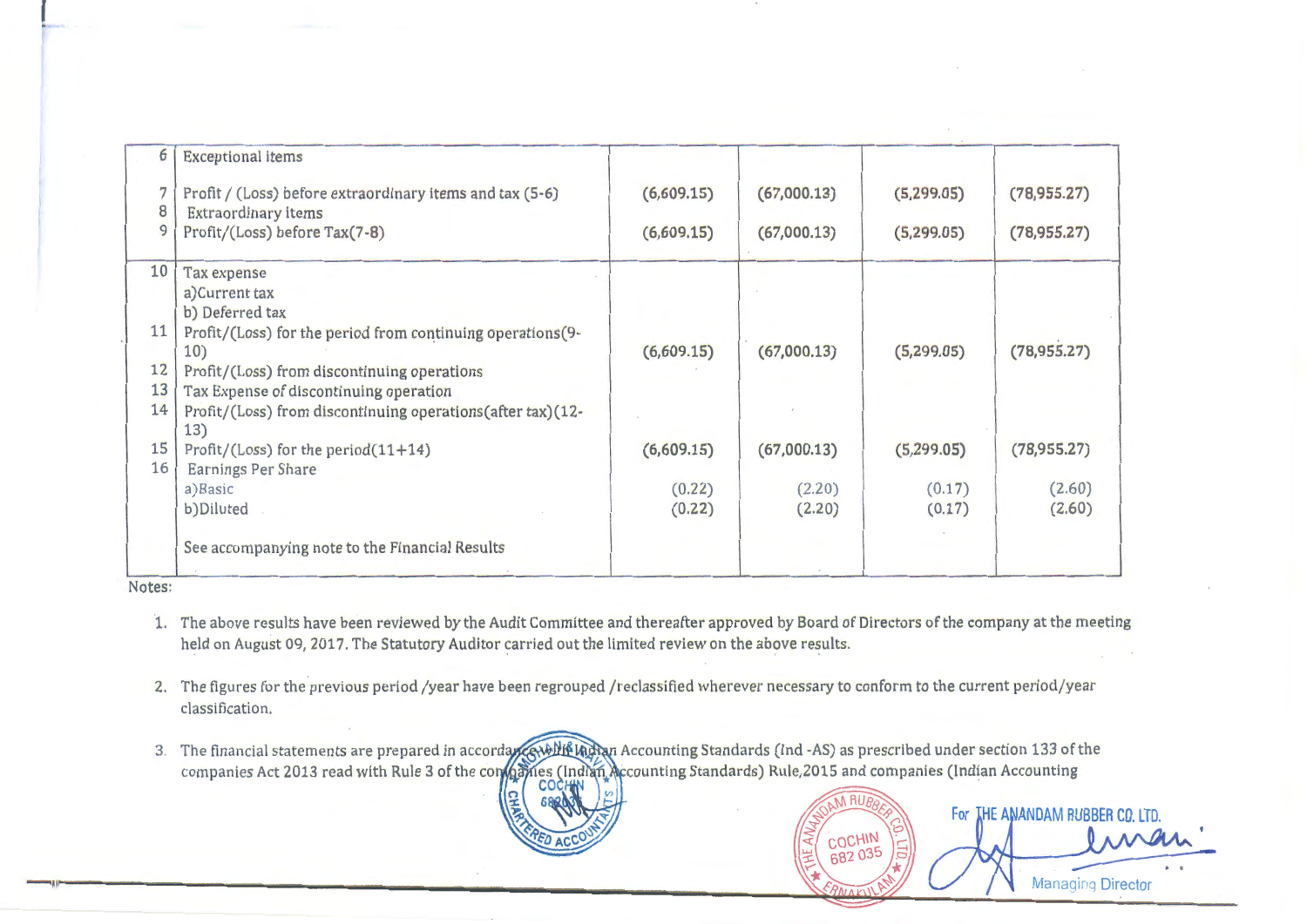Standards)Amendment Rule,2016. The company had adopted Indian Accounting Standards (Ind -AS) with effect from January 01, 2017 onwards.

4. Balaxi Overseas Private Limited (BOPL) made an open offer under Regulation 3(1) and Regulation 4 of SEBI (SAST) Regulations, 2011. The control and management of the Company was acquired by BOPL on May 04, 2017 and BOPL became the new promoter of the Company and their representatives i.e. Mr. Ashish Maheshwari and Mrs. Minoshi Maheshwari became the new Directors of the Company. Simultaneously, the erstwhile promoters stepped down as promoters from Company on same day and Mr. Nirej V. Paul and Dr. Leelamma TJ resigned as Managing Director and as Chairperson from the Company respectively. Under the above Open Offer, BOPL acquired 3,30,000 equity shares representing 10.86% equity share capital of the Company. On completion of the Open Offer Balaxi Overseas Private Limited become the Holding and Promoter Company with an aggregate shareholding of 2000036 Equity Shares (ie 65. 79%): The open offer process stands completed during this quarter.

Place: Hyderabad Date: August 09, 2017





For, The Anandam Rubber Company Limited

Ashish Maheshwari Managing Director (DIN: 01575984)